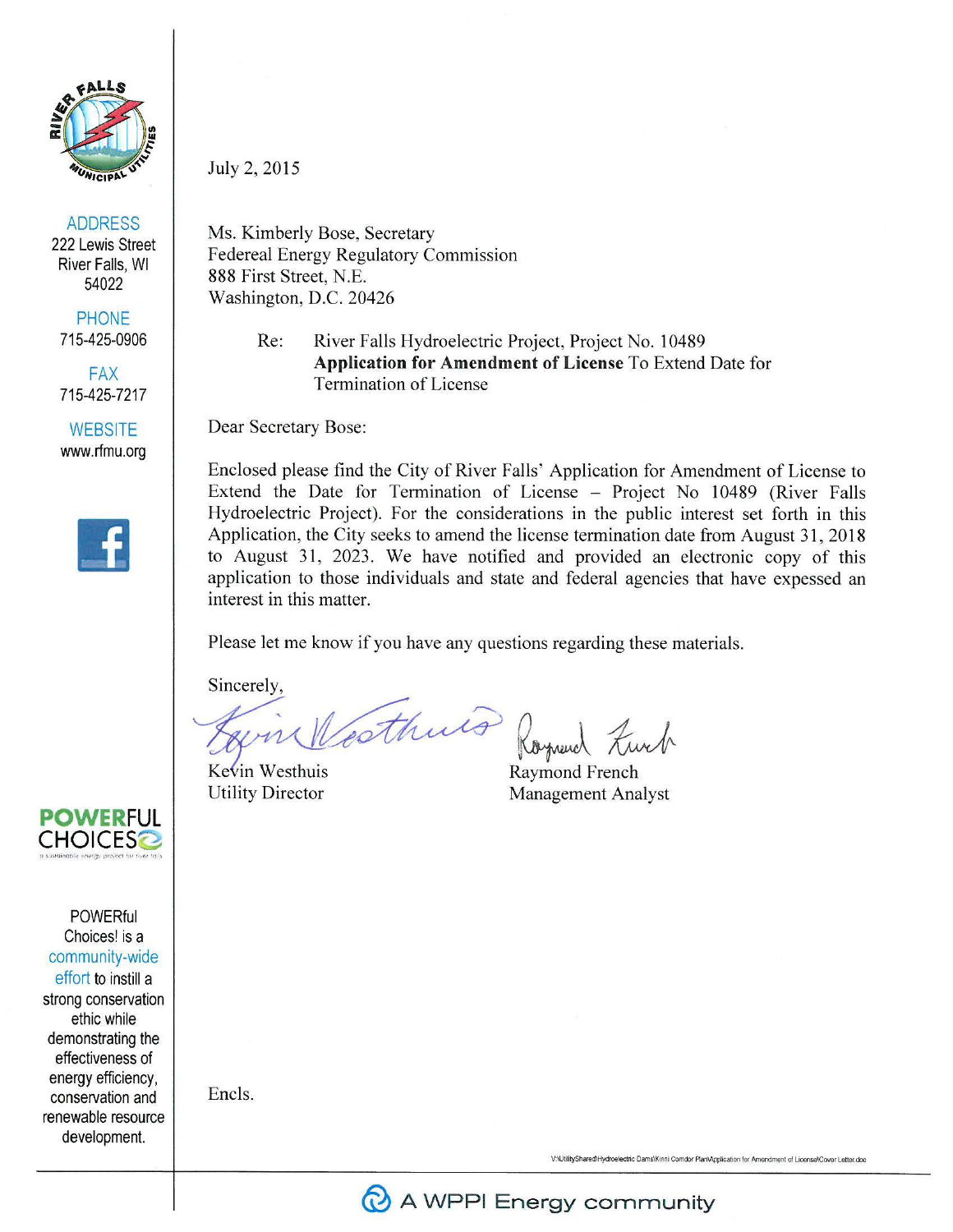#### BEFORE THE FEDERAL ENERGY REGULATORY COMMISSION

*Application for Amendment of License* 

(1) The City of River Falls applies to the Federal Energy Regulatory Commission for an amendment of license for the River Falls water power project.

(2) The exact name, address, and telephone number of the applicant are:

City of River Falls 222 Lewis Street River Falls, WI 54022 715-425-0900

(3) The applicant is a Wisconsin municipal corporation, licensee for the water power project, designated as Project No. 10489 in the records of the Federal Energy Regulatory Commission, issued on the  $27<sup>th</sup>$  day of September, 1988.

(4) The amendments of the license proposed and the reason(s) why the proposed changes are necessary, are: [Give a statement or description]

#### **I. Introduction**

The City of River Falls (City) currently owns, operates, and maintains the River Falls Hydroelectric Project (Project). The City was issued a license on September 27, 1988 by the Federal Energy Regulatory Commission (Commission) for a period of 30 years and terminating August 31, 2018. The City seeks by this application an extension of five (5) years of the term of the license, thereby providing for a termination date of August 31, 2023. The City submits that considerations in the public interest justify this limited extension of the license term.

## **II. Background**

The City submitted its notice of intent to relicense the Project and pre-application document on November 27, 2013. The City also submitted a request to use the traditional licensing process on that date, which was granted by the Commission on January 27, 2014. Consistent with Commission regulations, an initial consultation meeting was held at the project facilities and the River Falls City Hall on March 24, 2014. It was widely attended by community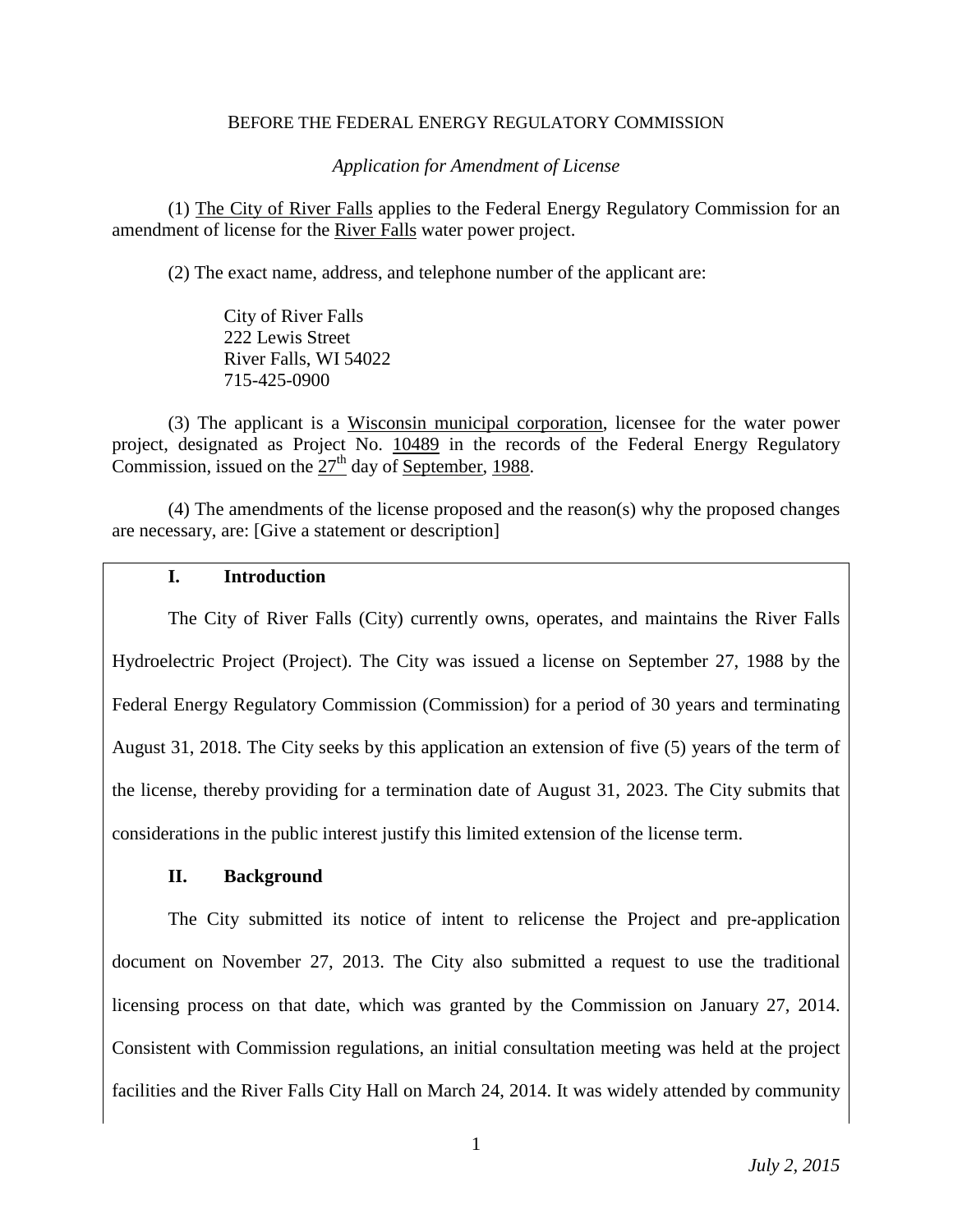members and other interested parties from the region and state. Initial comments and study requests from stakeholders were received by the City for consideration by May 23, 2014.

During and since the initial Commission-required deadlines, City representatives have been continuing to evaluate the Project feasibility, public sentiment, and the scope of requested studies, and continuing informal conversations with community members and interested parties. Given the significant interest in the project and preliminary analysis completed by staff, the City retained a licensing consultant to perform an alternatives analysis regarding licensing requirements and project disposition. This analysis produced wide ranges of costs for the different licensing alternatives available.

In contemplation of the different options, the River Falls City Council adopted resolutions that called for additional time to engage the community in a comprehensive river corridor planning process and that enhanced the responsible fiscal management of the hydroelectric operations and facilities. Appendix A includes the relevant City Council reports and adopted resolutions. On January 13, 2015, the River Falls City Council adopted resolutions that directed staff to seek a license extension, adopted a draft Kinnickinnic River Corridor Planning Strategy, and provided additional oversight of hydro capital costs. Another resolution also directed staff to annually report the fund balance, if any, from hydro operations for future capital projects related to the future Kinnickinnic River Corridor Plan.

Since that action, staff has continued to work with stakeholders on developing the corridor planning process and seeking their support on a license extension. Appendix B details those efforts to engage with stakeholders and includes handouts and notes from those meetings. Appendix C includes the official feedback received from stakeholders on the path forward.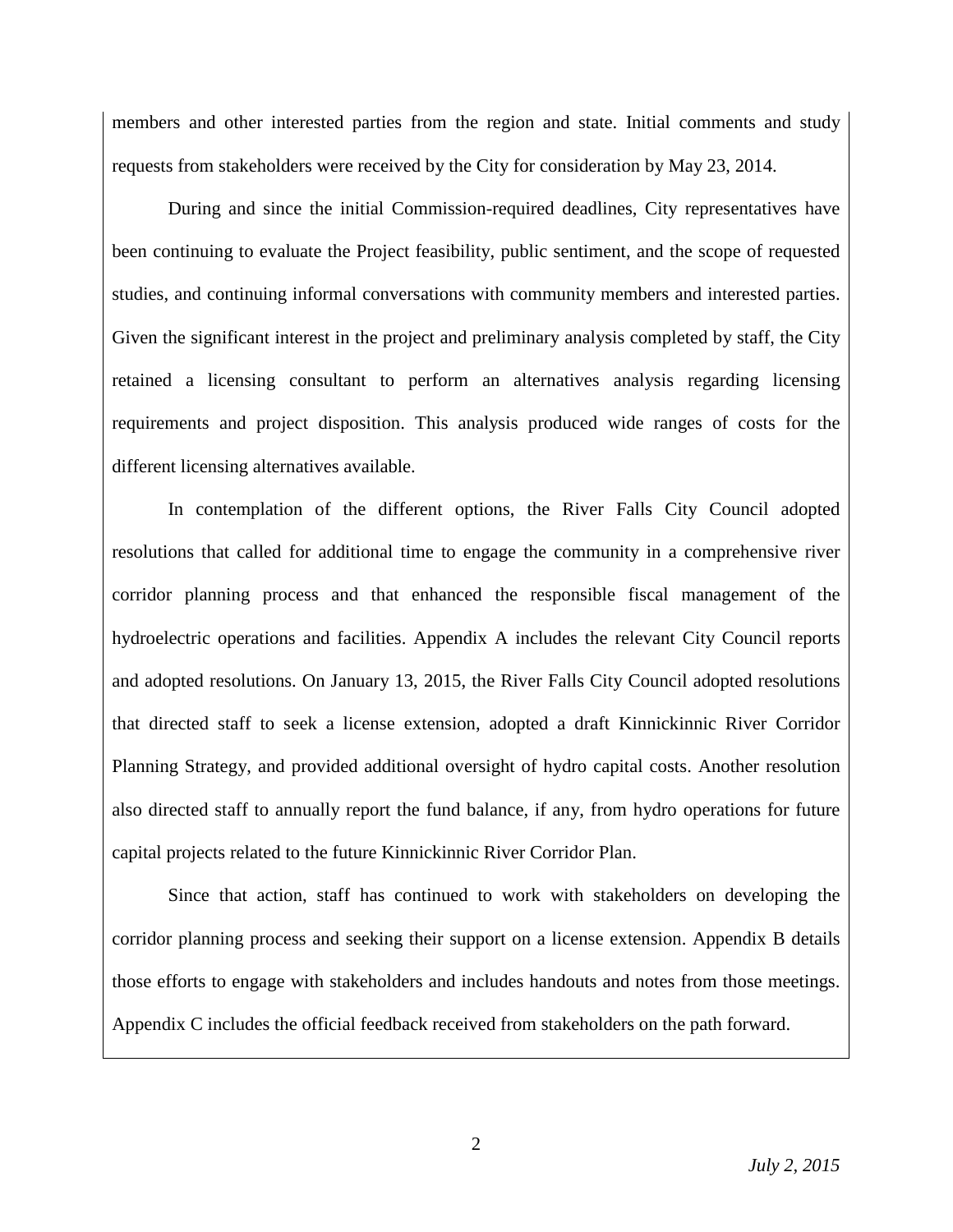The Kinnickinnic River Corridor Planning Strategy as it currently stands is reflected in Appendix D. The initial timeline for the application for amendment of the license term was seven and one half (7½) years and to allow first for the adoption of the Kinnickinnic River Corridor Plan. Based on the feedback from stakeholders, the timeline for extension was reduced to five years as reflected in this application. As a result, the decision about the future of the hydroelectric project was moved to the middle of the Corridor Planning process, which is fall 2017. The intent is to continue the process and adopt a Corridor Plan that reflects the single vision of a river either with or without hydro generation.

The other primary issue identified by stakeholders is for the City to commit to directed studies that evaluate the potential for dam removal and commit adequate funding for those studies. The City, in consultation with stakeholders, has identified two areas of immediate study that are currently being pursued and intended to inform the Corridor Planning process. Appendix E includes a response to the study requests submitted by stakeholders as part of the traditional licensing process to the extent that these topics correspond to those study areas. This study report is filed concurrent to this application to respond to the feedback from stakeholders that this response was needed to move forward. Development of further study plans will continue with stakeholders through 2017, and they will continue to be filed throughout the process.

As such, the City continues to engage with stakeholders and be transparent in its activities. All meeting notices, informational materials, and meeting notes are posted to the City's project webpage at [http://www.rfcity.org/hydro.](http://www.rfcity.org/hydro)

# **III. Applicable Law**

The Commission is permitted to issue hydropower licenses not to exceed fifty (50) years, which "...may be altered or surrendered only upon mutual agreement between the licensee and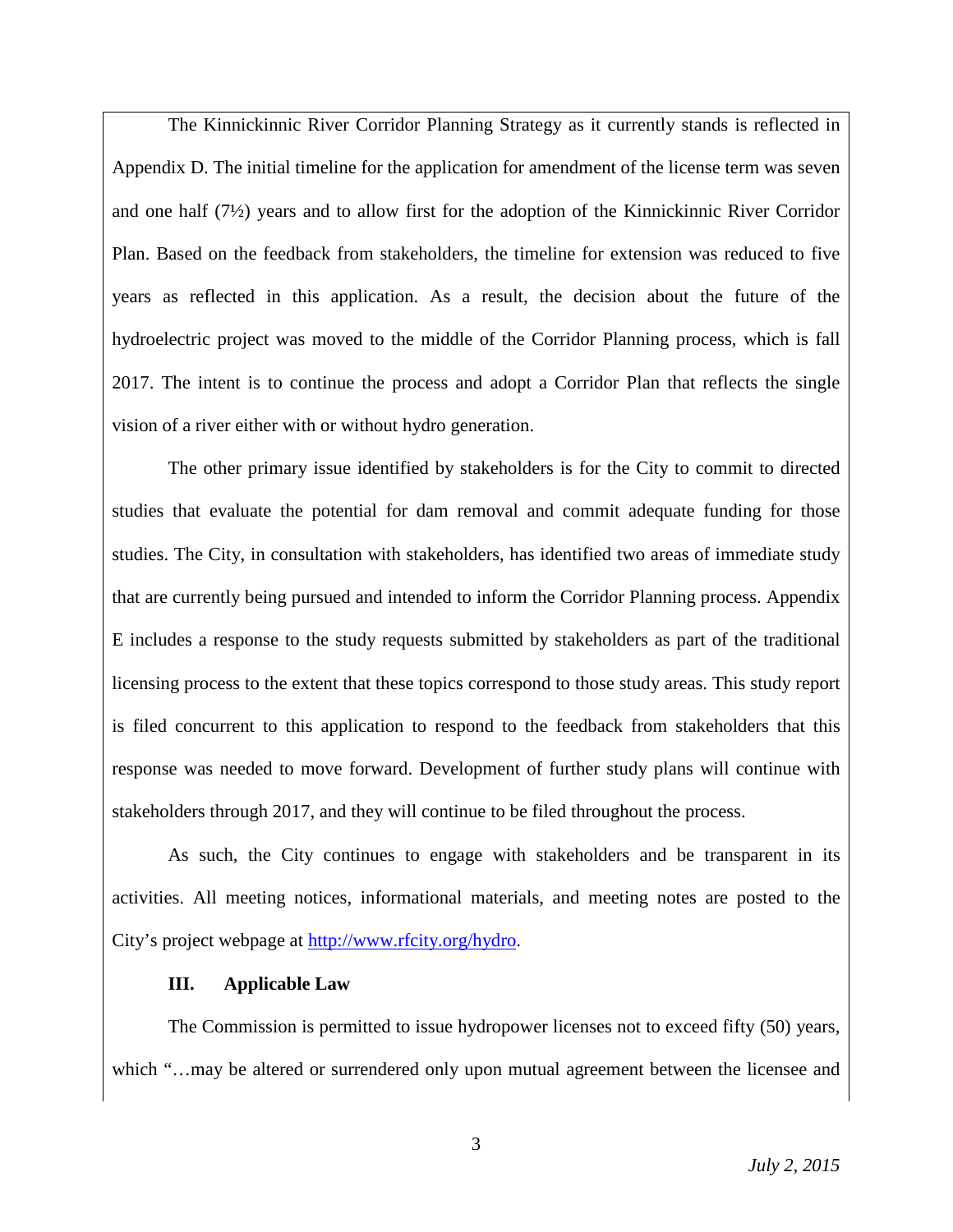the Commission after thirty days' public notice." 16 U.S.C. §799. Statutory guidance also states that license terms are to be determined by the Commission "…in the *public interest* (emphasis added) but not less than 30 years, nor more than 50 years, from the date on which the license is issued." 16 U.S.C. §808(e).

The "public interest" standard is further clarified under Sections  $10(a)(1)$  and  $4(e)$  of the Federal Power Act (FPA). In relevant sections, the public interest standard requires, "That the project adopted… will be best adapted to a comprehensive plan [for developing waterways to benefit commerce, water-power development, environmental protection], and for other beneficial public uses, including irrigation, flood control, water supply, and recreational and other purposes referred to in section 797(e) of this title…." 16 U.S.C. §803(a)(1). Elaborated in 16 U.S.C. §797(e), the public interest standard requires the Commission, when issuing licenses, and "in addition to the power and development purposes… give equal consideration to the purposes of energy conservation, the protection, mitigation of damage to, and enhancement of, fish and wildlife…, the protection of recreational opportunities, and the preservation of other aspects of environmental quality."

Taken together, these two sections are understood to be the so-called comprehensive development and public interest standards for licenses for hydropower projects. These sections direct that projects licensed by the Commission and their conditions, including the term of the license, be incorporated in a comprehensive plan for public uses for the project area.

The Commission has also articulated the general circumstances for the period of time between 30 and 50 years that it issues a license. *Consumers Power Co.*, 68 FERC ¶ 61,077 at 61,383-84(1994). To summarize, 30-year licenses are issued for projects that "include no substantial new construction or power generating expansion" and 40 years or more for projects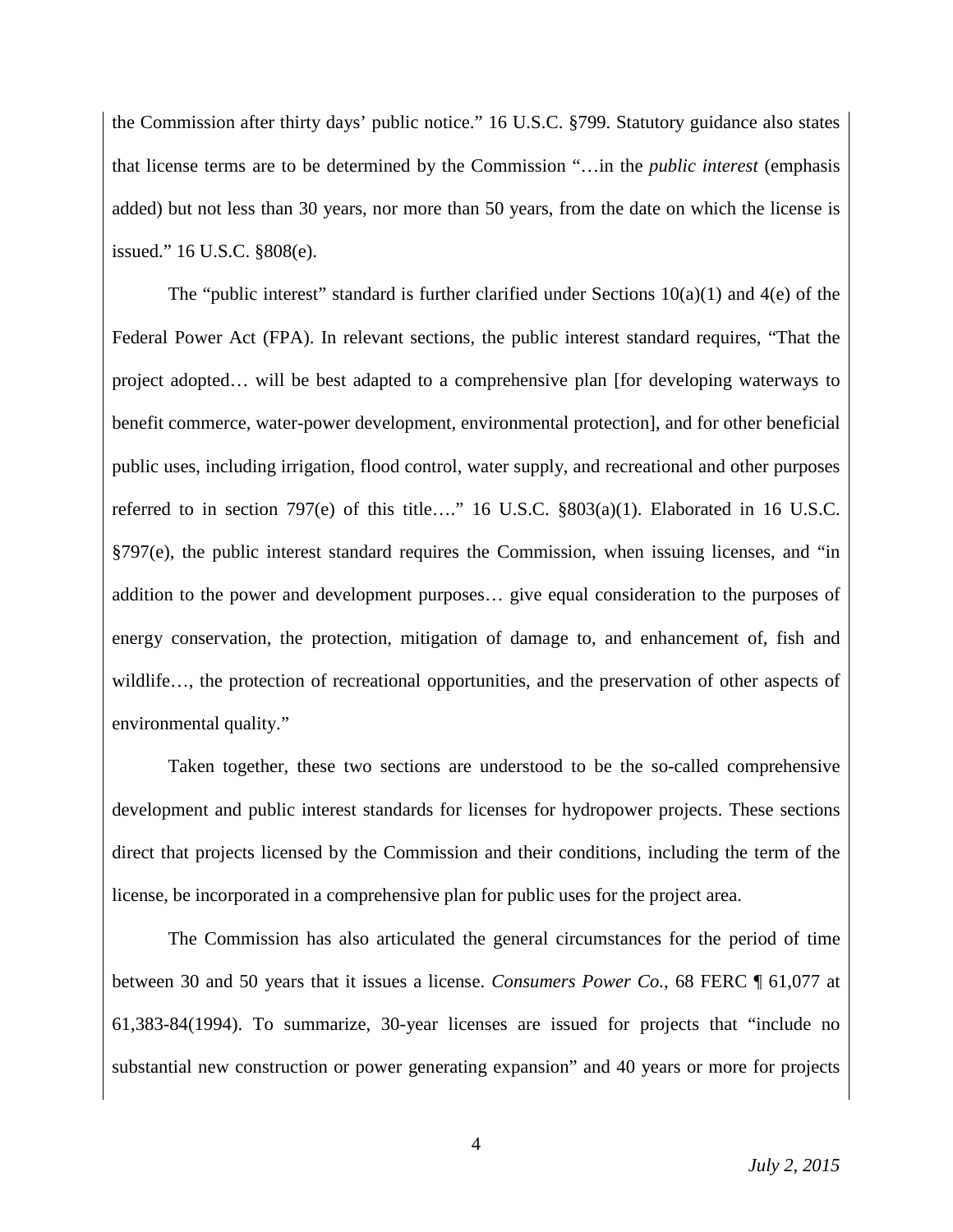including "substantial new construction or capacity increases". *Consumers Power*. This section also articulates justifications for issuing licenses of longer durations, including (1) "to ease the economic impact of new costs", (2) "encourage better comprehensive development of the renewable power generating resource", and (3) projects including "substantial or costly environmental mitigation and enhancement measures". *Id.*

The guidance in *Consumers Power Co.* goes on to state that the intent of the policy for licenses of longer duration is to "encourage license applicants (1) to be better environmental stewards, and (2) to propose more balanced and comprehensive development of our river basins." *Id.* Inferred in Commission policy is that licenses can be issued for a longer duration than the standard 30-year term so that licensees are careful to propose a comprehensive development plan for the nation's waterways.

The Commission's responsibility to balance the developmental and environmental values of the public interest under Sections  $10(a)(1)$  and  $4(e)$  of the FPA continues to apply to projects throughout the term of the license. *City of Tacoma, WA,* 86 FERC ¶ 61,311 at 62,087-104 (1999). As acknowledged in *City of Tacoma* and throughout the term of a license, the Commission must continuously balance "various developmental and environmental public interest uses of the affected waterway."

## **IV. Discussion**

The City of River Falls seeks an extension of its current license for five years in order to develop a comprehensive plan for the Kinnickinnic River that will determine the future of the River Falls Hydroelectric Project. As reflected in Appendix D, this decision will determine the future path for licensing: relicensing or surrender. It would be impractical to continue in the current relicensing process when there is a similar likelihood for surrender at the termination of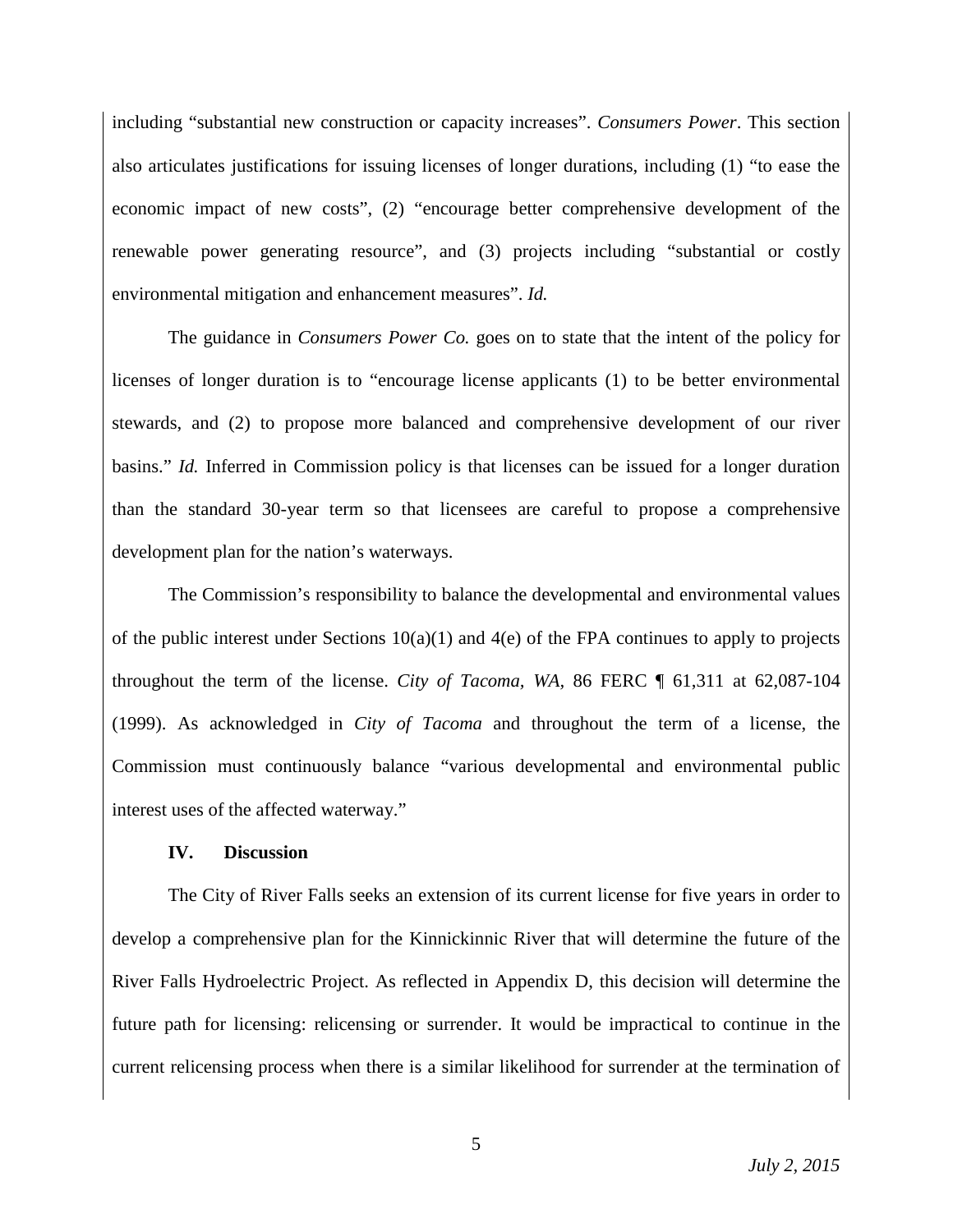the license. The community, stakeholders, and City leaders need additional time to be able to make that determination.

The corridor planning process will save time and public funds for the licensee, state and federal agencies, and stakeholders because a lengthy and expensive traditional relicensing process is a poor place to determine a project's disposition. In the case of relicensing, significant time and expense would be devoted for extensive study and to develop project plans for the continued operation of the facilities for the next 30 year license term. Through what would be a concurrent corridor planning process, the community could decide to surrender the license shortly after the next license would be issued and much of the study and project plans would no longer be relevant. The public interest will be best served by engaging all parties and the community in a comprehensive corridor planning process to adopt a plan that would serve as the foundation for a potential future relicensing or surrender application.

In the extensive history of the Montana Power Company project (P-2543), extensions were issued by the Commission in order to allow for continued environmental study of the Project. In the determination of the Commission, the timing of the EPA remedy for the Milltown Dam would "prevent the licensee from preparing and filing a relicensing application by [the required deadline]." *Montana Power Company*, unpublished, Order Issued February 28, 1990. The City is similar in that a decision made in accordance with the updated Kinnickinnic River Corridor Planning Strategy in Appendix D would prevent the City from preparing and filing a relicensing application by the existing license termination data of August 31, 2018. For *Montana Power Company*, the extension was granted to finalize the comprehensive study of the project area as the City seeks to do here.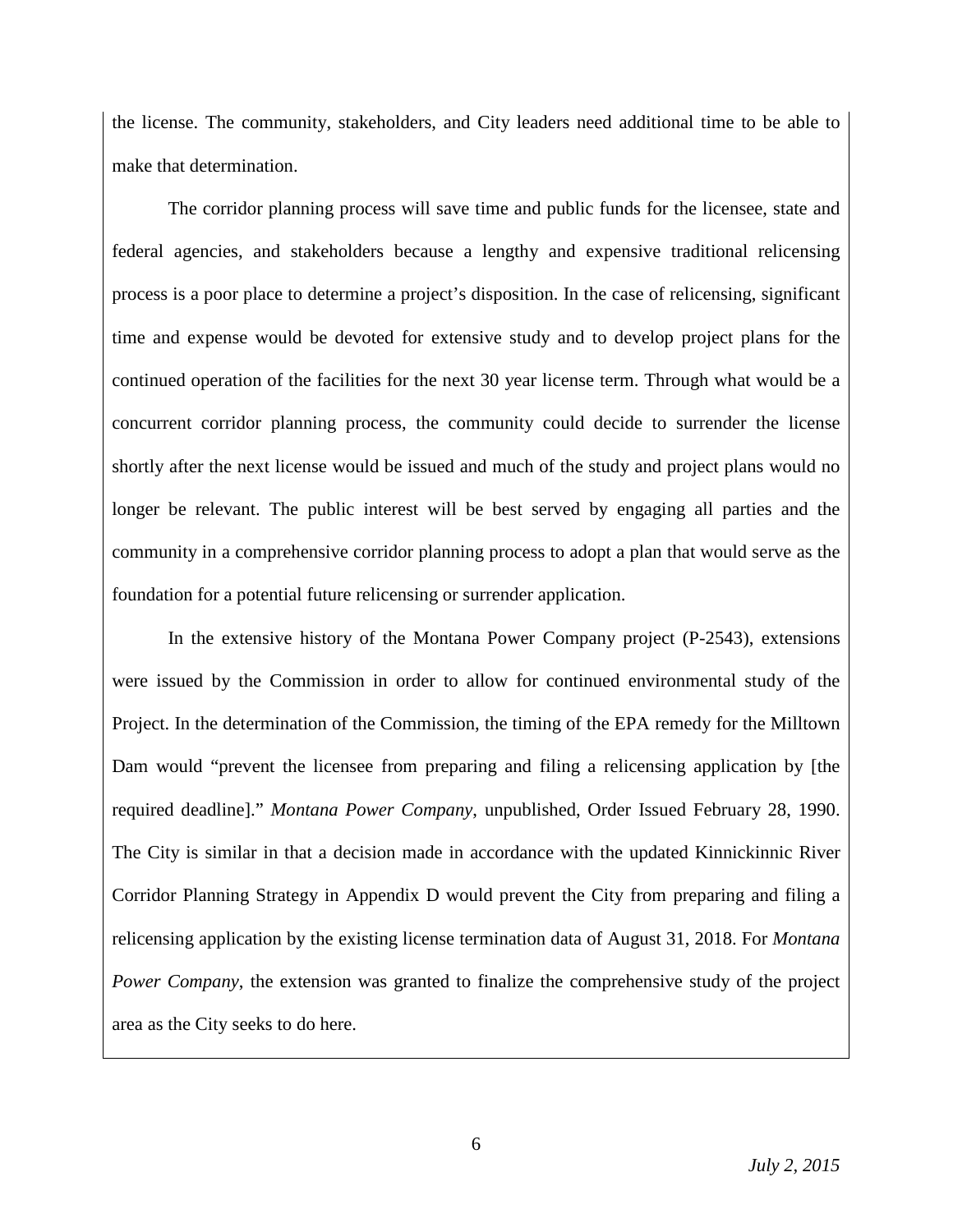Relevant in the *Montana Power Company* decision was that the EPA remedy was "likely to result in the project being decommissioned rather than relicensed." *City of Batesville, Arkansas*, 94 FERC ¶ 62,047 /6. As recognized by stakeholders and City leaders, there is a similar likelihood that this Project could be relicensed or decommissioned at the termination of the current license.

The River Falls Hydroelectric Project is also in a unique position to establish a public engagement process that could result in the decommissioning of a minor project based on the vision of residents and users in the community and region. Existing data does not suggest an immediate need to decommission the project in order to address poor environmental conditions. The Project is locally-owned through the municipal utilities and is responsive to a wider array of constituents than the typical major project seeking decommissioning. The vision of the public engagement and corridor planning process is an adopted comprehensive plan for the river corridor through the City of River Falls. The City submits that this is exactly the sort of consideration intended by the comprehensive development/public interest standard established by Congress in the Federal Power Act.

The Commission has also established other considerations for determining whether to extend a license, which impacts this smaller, community-owned Project: allowing the licensee adequate time to economically amortize future investment. *City of Batesville, Arkansas*, 94 FERC  $\parallel$  62,047. While this is typically related to capacity investments, extending this consideration to investments in the general public uses of the waterway and project area is wellwithin the public interest guidelines statutorily provided. Appendix A shows that the City of River Falls City Council has reserved ongoing income gains from hydro operations for future projects related to the Kinnickinnic River Corridor Plan. The required investment will be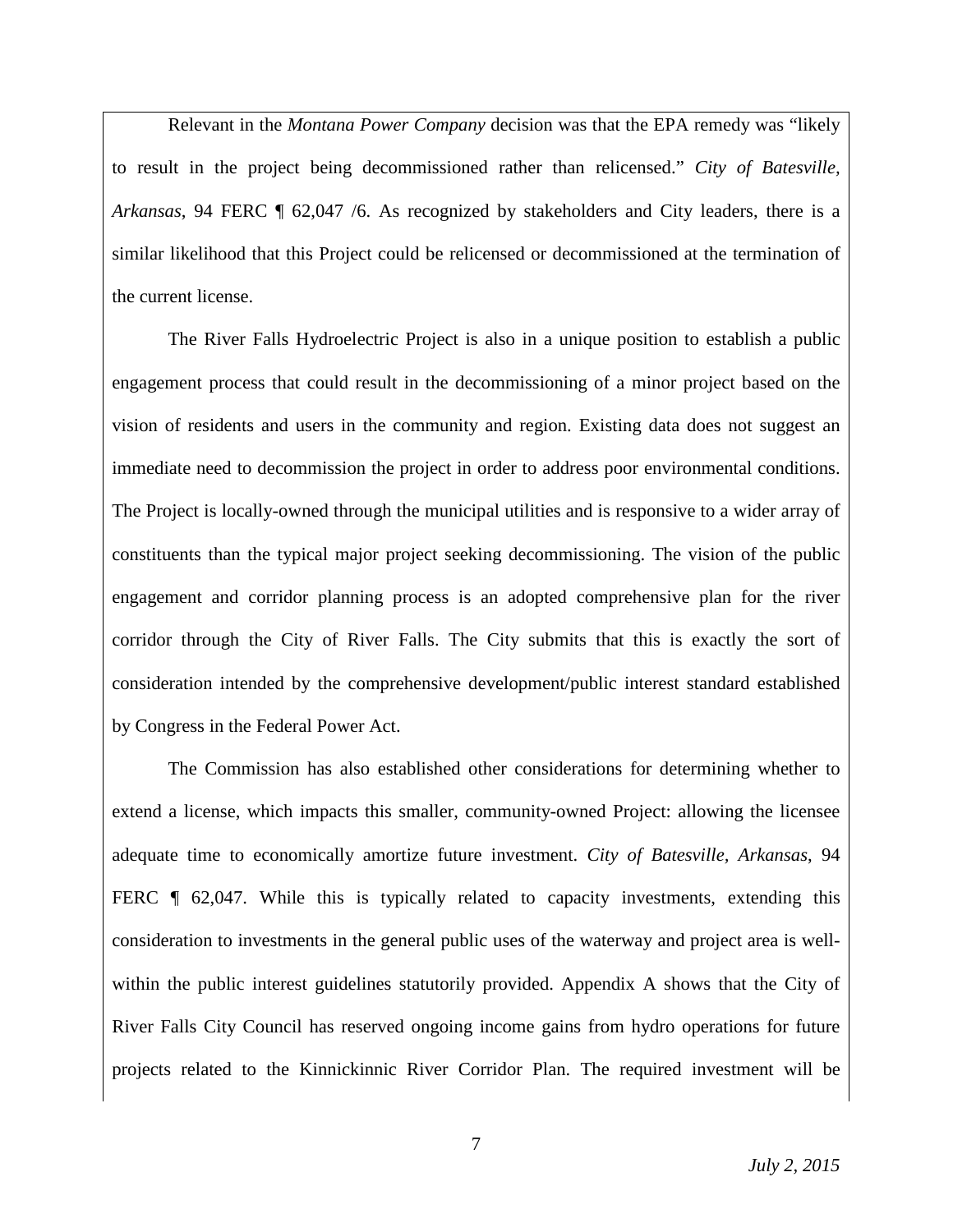determined through the planning process, and the City is on the path to economically planning for that investment. As a community-owned public utility, the public interest will be served by granting this application for an extension of the license by ensuring the responsible use of public funds and fiscal management of the hydroelectric facilities.

Another analogous situation that resulted in the Commission extending the term of a hydropower license can be found in *South Carolina Electric & Gas Company*, 105 FERC ¶ 61,226. In it, license requirements changed the physical environment for study during relicensing, and the licensee was granted an extension to allow for relicensing studies to occur when the project area returned to a state that would be similar to its state under a new license. While this application and situation is not the result of a changed physical environment preventing conditions supporting the necessary studies for relicensing, the primary necessity was to extend the license to allow adequate time to conduct studies following an intervening event.

The River Falls Hydroelectric Project experienced an intervening event in relicensing through the exceptional community and regional interest in the process. In response, River Falls City Leaders have decided it is in the public interest to further consider the impacts of hydro generation on our valuable resource and give the community a chance to determine how it will engage with the river for years to come. The Kinnickinnic River Corridor Plan process is the City's intervening event. As the statutory guidance has made clear, developing a comprehensive power and public use plan for the Project is a public interest factor for the Commission to consider when determining the term of the license. Granting the requested extension would be consistent with the public interest.

Commission policy also states that extension requests must "be reasonable and must be accompanied by sufficient justification, including a showing of consultation with and view of the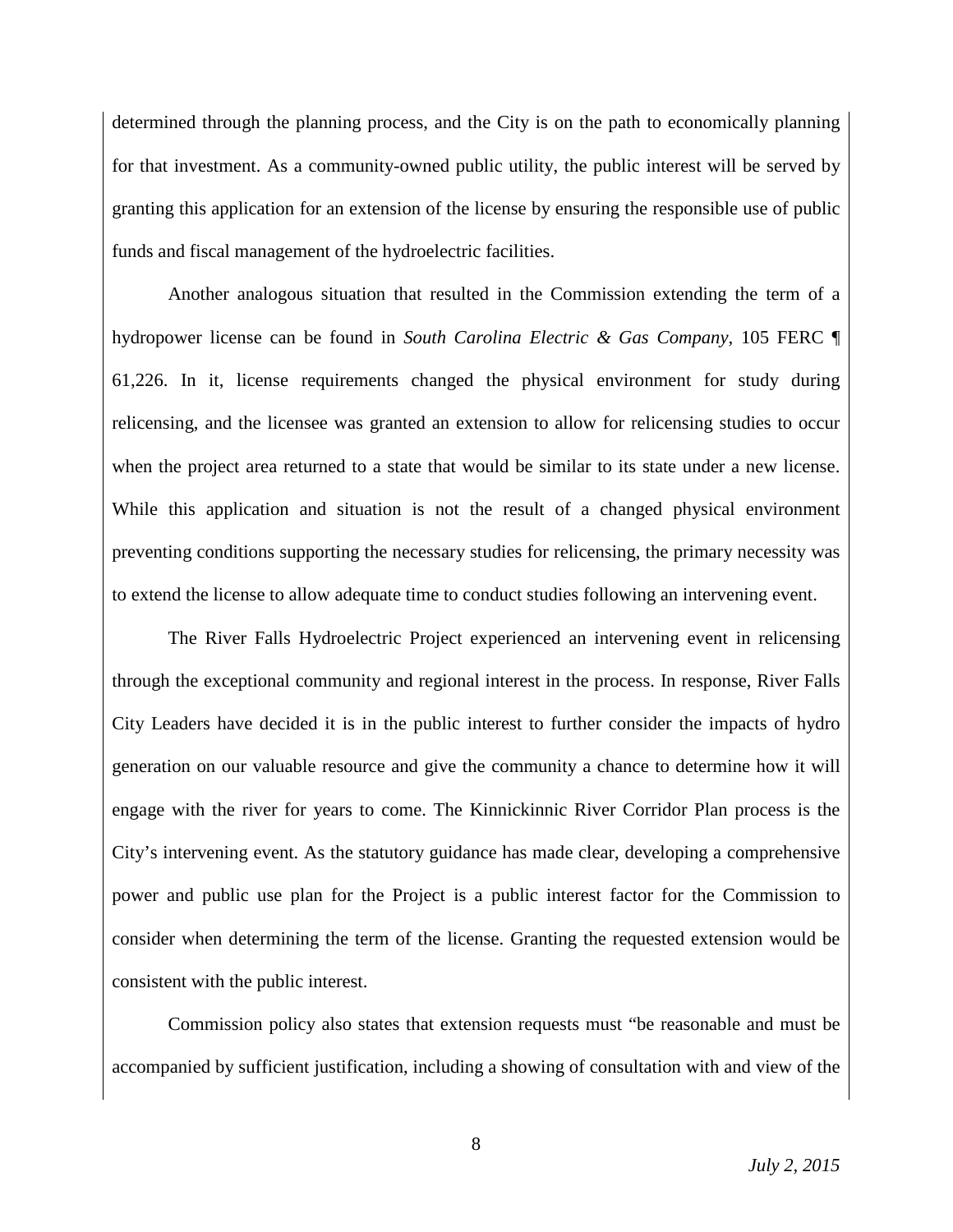state and federal agencies involved in the relicensing process for any particular extension of the license termination date which may be needed for the timely filing of an acceptable relicensing application." *Montana Power Company*, unpublished, issued May 25, 1989. The City has documented sufficient justification in the public interest and a showing of consultation with local, regional, state, and federal agencies involved in the relicensing process (See Appendices B, C, and E).

Finally, if the request for extension is granted, the City also seeks to reset notice requirements pursuant to 18 C.F.R. §5.5. As in *The Montana Power, L.L.C.*, 99 FERC ¶ 61,049 /28, a decision to extend the term of the license moots the City's November 27, 2013 notice of intent to relicense the project. This application seeks to require the City to provide notice of its intent to relicense or surrender no later than August 31, 2018. This action is consistent with Commission policy and the Kinnickinnic River Corridor Planning Strategy envisioned by the River Falls City Council.

# **IV. Conclusion**

In consideration of the public interest concerns discussed above, the City respectfully requests that the Commission approve a five-year extension of the River Falls Hydroelectric Project license to August 31, 2023.

(5)(i) The statutory or regulatory requirements of the state(s) in which the project would be located that affect the project as proposed with respect to bed and banks and the appropriation, diversion, and use of water for power purposes are: [provide citation and brief identification of the nature of each requirement.]

• [Wisconsin Statutes Chapter 30](http://docs.legis.wisconsin.gov/statutes/statutes/30) and regulations promulgated thereunder govern structures, deposits, and activities in navigable waters, as well as diversion and use of water.